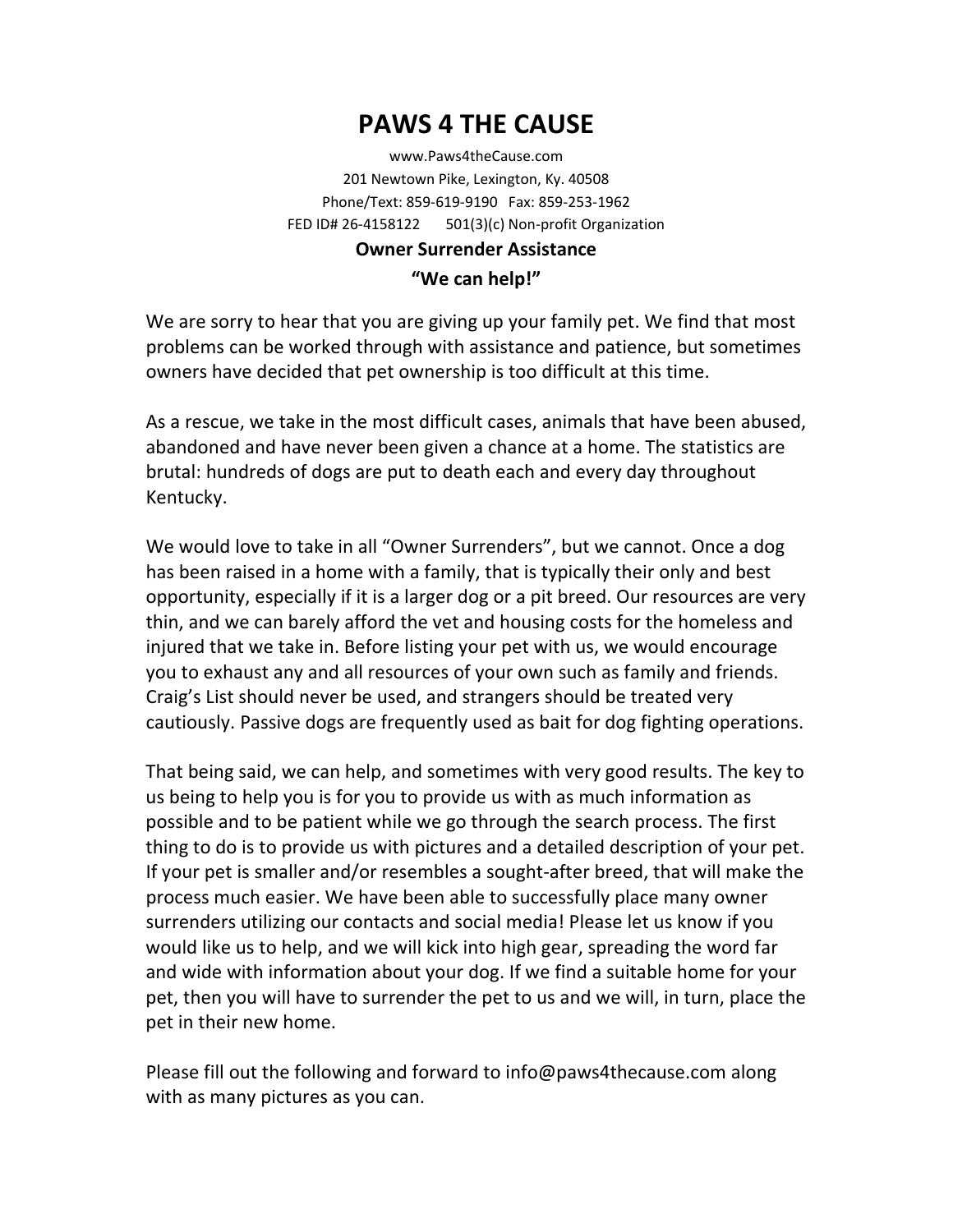| Name:    |                  | Date: |  |
|----------|------------------|-------|--|
| Address: |                  |       |  |
| City:    | Home Phone:      | Work: |  |
| DOB:     | Age: Occupation: |       |  |
| Email:   |                  |       |  |

- 1. Name of Pet:
- 2. Male or Female?
- 3. Color:
- 4. Breed:
- 5. Size when grown:
- 6. Is pet a mix breed? If so, Secondary breed:
- 7. Age:
- 8. Birth Date:
- 9. Why are you surrendering your pet? List any bad habits or problems:

\_\_\_\_\_\_\_\_\_\_\_\_\_\_\_\_\_\_\_\_\_\_\_\_\_\_\_\_\_\_\_\_\_\_\_\_\_\_\_\_\_\_\_\_\_\_\_\_\_\_\_\_\_\_\_\_\_\_\_

\_\_\_\_\_\_\_\_\_\_\_\_\_\_\_\_\_\_\_\_\_\_\_\_\_\_\_\_\_\_\_\_\_\_\_\_\_\_\_\_\_\_\_\_\_\_\_\_\_\_\_\_\_\_\_\_\_\_\_

- 10. How long have you owned this pet?
- 11. Is pet house trained?
- 12. Is pet Spayed/Neutered?
- 13. Is pet current on vaccinations?
- 14. Does pet have a micro-chip?